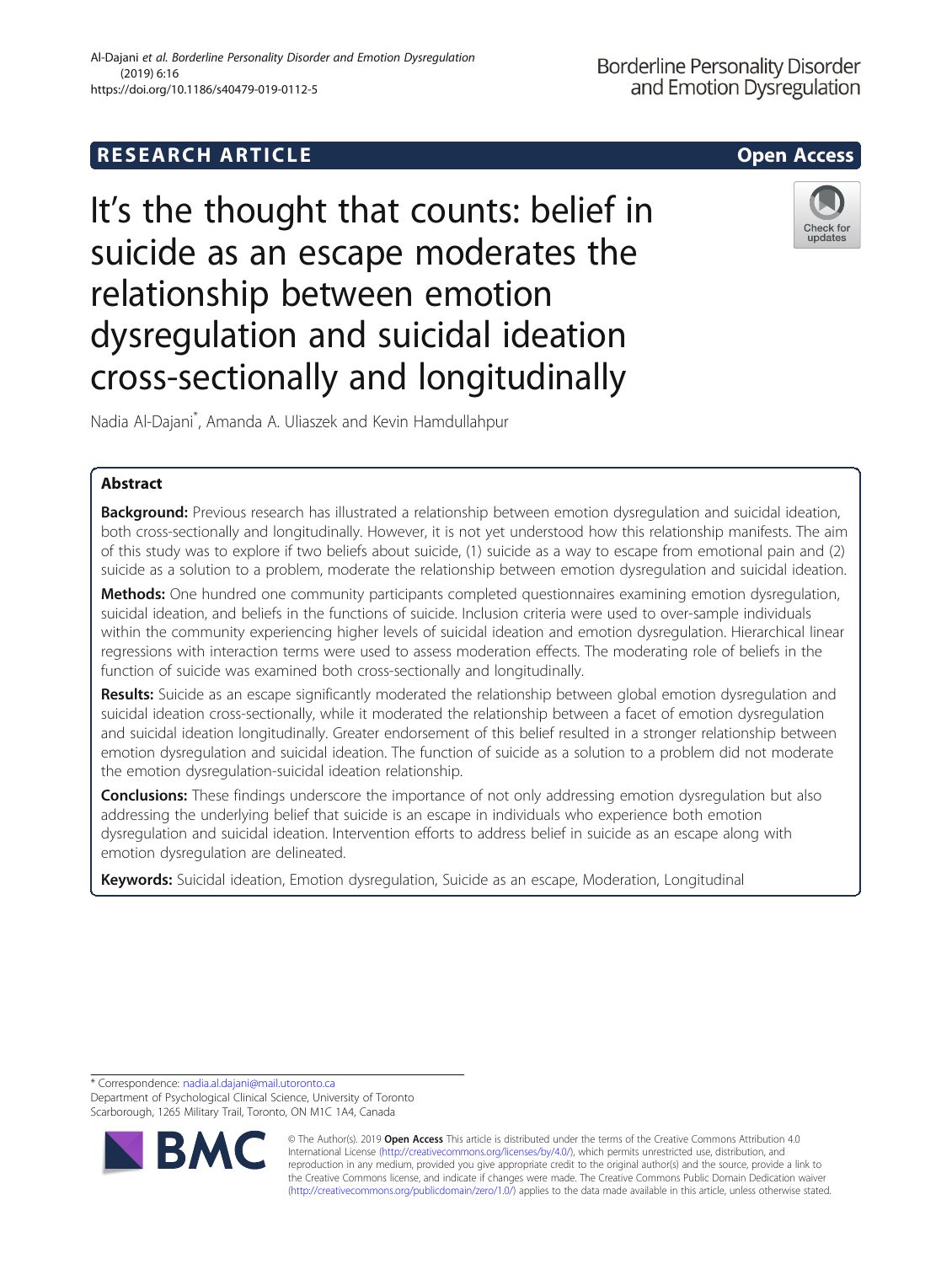Suicidal ideation is defined as thoughts of engaging in suicidal behaviour, a desire to engage in such behaviour, and/or the planning of suicide attempts  $[1, 2]$  $[1, 2]$  $[1, 2]$  $[1, 2]$  $[1, 2]$ . Onset of suicidal ideation within 1 year or suicidal ideation that includes planning is predictive of heightened risk of suicide attempt [[3\]](#page-7-0). Not only can suicidal ideation translate into a behavioural risk of a suicide attempt, but it is likely to present as a chronic symptom of distress in and of itself, with at least one study finding that more than one third of individuals with suicidal ideation continued to experience intermittent thoughts over a 10-year period [\[4](#page-7-0)]. Research examining vulnerability factors for suicidal ideation has implicated a variety of factors, including childhood adversity [\[5\]](#page-7-0), social isolation [\[6\]](#page-7-0), emotion dysregulation [[7\]](#page-7-0); and stressful and traumatic life events [[8,](#page-7-0) [9\]](#page-7-0). The present study seeks to extend knowledge on the link between emotion dysregulation and suicidal ideation by examining potential cognitive mechanisms in this relationship.

Theoretical notions regarding the functions of suicidal ideation are not new. Baumeister [\[10\]](#page-7-0) and Shneidman [[11\]](#page-7-0) both theorized that suicide could be considered the ultimate escape from extreme emotional pain. Their theory is bolstered by research illustrating a relationship between experiential avoidance (i.e., the tendency to avoid/ escape painful emotions) and suicidal ideation  $[12-14]$  $[12-14]$  $[12-14]$  $[12-14]$  $[12-14]$ . Another theory suggests that suicide could be considered a solution to the problem of emotional pain if one is unable to consider other, more adaptive, solutions when facing stressful life events [[15](#page-8-0)–[17](#page-8-0)]. This theory has also received empirical support, with research illustrating a relationship between problem solving deficits and suicidal ideation  $[18–20]$  $[18–20]$  $[18–20]$  $[18–20]$  $[18–20]$ . It would be reasonable to hypothesize that these functions of suicide are not completely independent as both are linked to emotional pain. Yet there might be some important differences between both functions of suicide that could result in distinct processes. More specifically, escape from pain could be considered an avoidant approach while problem solving could be considered an active one, suggesting that these beliefs might be indicative of distinct deficits and might also have distinct neurobiological mechanisms. Clinically, these beliefs would likely be addressed using disparate treatment approaches. Belief in suicide as an escape from emotional pain might be best treated with interventions focused on emotional experiencing, mindfulness strategies, and acceptance of in-the-moment pain. Belief in suicide as a solution to a problem, however, might benefit more from behavioural strategies targeting problem-solving skills (e.g., brainstorming, pros and cons list) and cognitive restructuring targeting beliefs about problem-solving ability. In this study, we specifically examine if individuals who believe that suicide is the ultimate escape from emotional pain and/or if individuals who believe that suicide is a solution to a problem respond to emotional distress with suicidal ideation.

As mentioned previously, emotion dysregulation is a risk factor for thinking of suicide. Both theories on the function of suicide rest on the notion that a given instance of suicidal ideation is initially triggered by intense negative emotional arousal and a difficulty regulating that emotion in an adaptive way. Emotion dysregulation is defined as the inability to control strong negative emotions and/or the inability to accept one's emotional experiences  $[21]$  $[21]$ . There is an extensive body of literature examining the relationship between emotion dysregulation and suicidal ideation, with the majority of studies using the Difficulties in Emotion Regulation Scale (DERS, [\[21](#page-8-0)]). The DERS is an emotion dysregulation self-report measure consisting of six subscales: (a) Nonacceptance of Emotional Responses (e.g., When I'm upset, I feel guilty for feeling that way); (b) Difficulties Engaging in Goal-Directed Behaviour (e.g., When I'm upset, I have difficulty focusing on things); (c) Impulse Control Difficulties (e.g., When I'm upset, I lose control over my behaviours); (d) Lack of Emotional Awareness (e.g., When I'm upset, I  $\lbrack$  do not $\rbrack$  acknowledge my emotions); (e) Limited Access to Emotion Regulation Strategies (e.g., When I'm upset, my emotions feel overwhelming); and (f) Lack of Emotional Clarity (e.g., I have difficulty making sense out of my feelings). Crosssectional associations between suicidality and several facets of emotion dysregulation have been previously identified across studies [\[22](#page-8-0), [23\]](#page-8-0). In one longitudinal study, baseline scores on the Limited Access to Emotion Regulation Strategies scale were found to predict higher levels of suicidal ideation at follow-up [\[7](#page-7-0)]. Further, Wolff et al. [[24](#page-8-0)] found that emotion dysregulation at baseline predicted suicidal ideation trajectory and Nonacceptance of Emotional Responses and Limited Access to Emotion Regulation Strategies differentiated chronic ideators from those with declining levels of suicidal ideation. Researchers have also found a relationship between emotion dysregulation and suicide attempts [[23](#page-8-0), [25](#page-8-0), [26](#page-8-0)], underscoring the importance of understanding mechanisms underlying the emotion dysregulation-suicidal ideation relationship.

In this study, we examined the relationship between emotion dysregulation and suicidal ideation. We then examined whether holding the belief that a) suicide is an escape from emotional pain or b) suicide is a solution to one's problem increased the strength of the emotion dysregulation-suicidal ideation relationship. Although we explore these beliefs as separate, we also contend that an individual can hold both beliefs about suicide in tandem. Indeed, it is possible that each belief has a similar effect on the relationship between emotion dysregulation and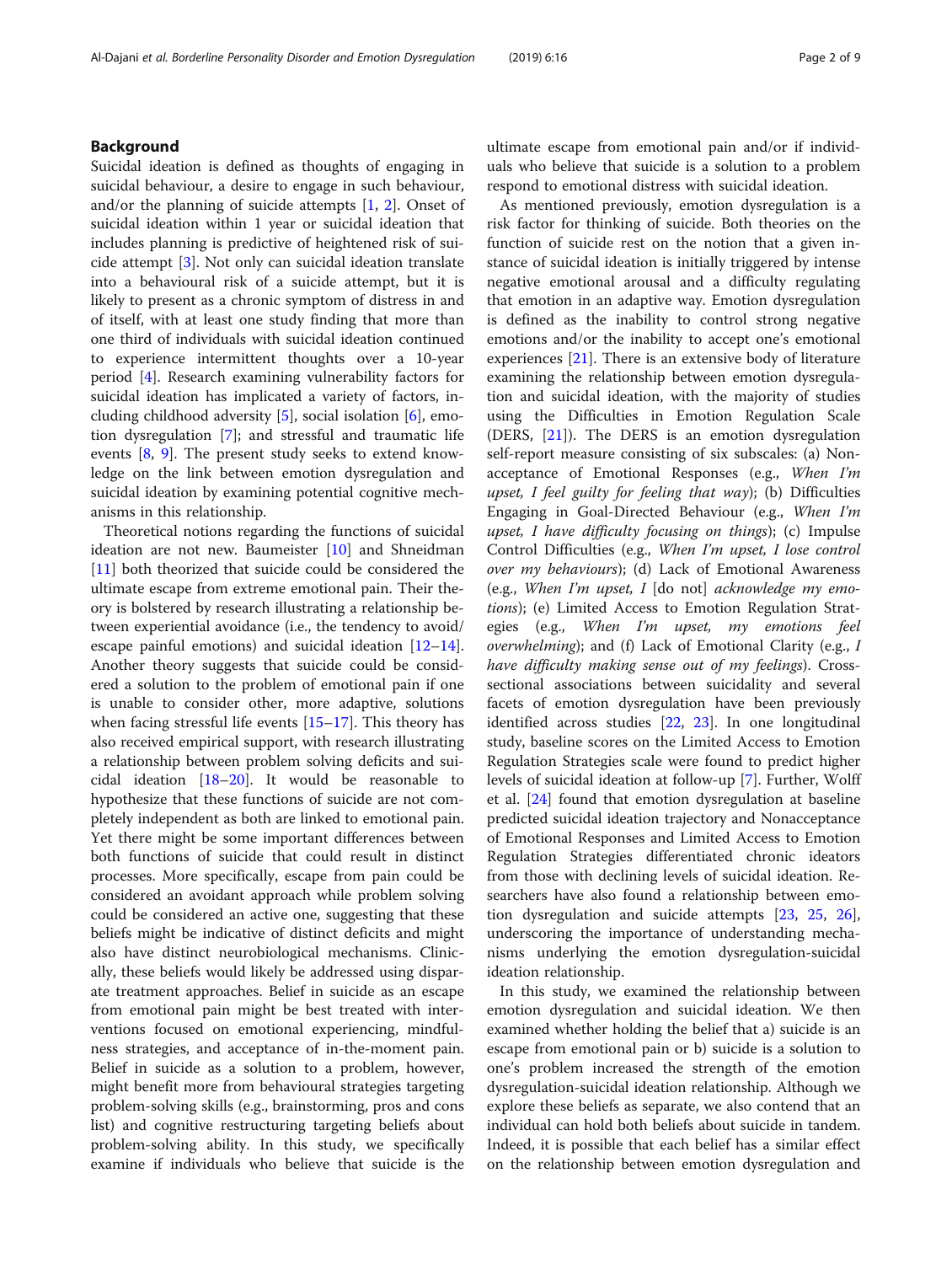suicidal ideation. As such, we do not intend to pit these beliefs against each other, but rather to explore their separate effects on the relationship between emotion dysregulation and suicidal ideation. But first, we determined if these beliefs were indeed distinct enough that they be tested separately. We did this by examining the strength of the correlation between these two beliefs in our sample. If endorsed differently, we included them as separate moderators in separate models. If not, a combined score would be used as our moderator. For our moderator analyses, we hypothesized that individuals who endorsed either of these beliefs strongly would illustrate a greater relationship between emotion dysregulation and severity of suicidal ideation than those who did not endorse either belief strongly. We also explored these relationships within the specific emotion dysregulation facets.

Further, we were interested in assessing if baseline beliefs about suicidal ideation moderated the relationship between baseline emotion dysregulation and baseline suicidal ideation, and/or between baseline emotion dysregulation and ~ 6-month suicidal ideation. Theoretically, one might suspect that the impact of holding these beliefs is most pronounced for current levels of emotion dysregulation and suicidal ideation, for these beliefs might be activated in context-specific situations that are sensitive to change across time. On the other hand, one might theorize that these beliefs are longstanding and might therefore continue to moderate these relationships across time. We sought to explore both assertions.

# Methods

# Participants

Participants were recruited through advertisements placed in universities, counseling centers, and online platforms in a large metropolitan city. It was required that participants endorse experiencing three symptom criteria of borderline personality disorder (BPD), in an effort to recruit individuals with higher levels of emotion dysregulation and suicidal ideation from the community. Exclusion criteria included the presence of active psychosis or severe cognitive limitation. Phone screening was conducted by research assistants to ensure that individuals were eligible for the study. Research assistants used an adapted version of the Structured Clinical Interview for DSM-IV [[27\]](#page-8-0) to examine self-endorsement of three BPD symptom criteria and to investigate the presence of active psychosis. A total of 101 people participated in this study. Participants had a mean age of  $27.52$  (*SD* = 10.17, range 17–68) and were 62% female. 18.8% of individuals reported currently receiving some form of therapeutic support and 24.8% reported previous hospitalization due to psychological reasons. 76% of this sample reported that there is a chance that they will

consider suicide in their lifetime, 51% reported there is a chance they will consider suicide in the next year, and 36% reported there is a chance they will consider suicide in the next 4 weeks. The sample had the following ethnoracial breakdown: Black/African (16%); White/Caucasian (49%); South Asian (12%); South East/Eastern Asian (17%); West Asian (Middle Eastern; 1%); Hispanic (1%); and Other (4%). Another 1% of the sample also reported that they are South Asian, 4% reported they are also Hispanic, and 1% reported they are also Aboriginal. The majority of participants reported that they were single, never married (81.2%) at the time of the assessment.

#### Measures

#### The difficulties in emotion regulation scale (DERS, [[21](#page-8-0)])

The DERS is a 36-item self-report questionnaire that assesses clinically relevant emotion dysregulation. The DERS is composed of six subscales: Nonacceptance of Emotional Responses ( $\alpha = 0.88$ ), Engaging in Goal-Directed Behaviour ( $\alpha$  = 0.79), Impulse Control Difficulties ( $\alpha$  = 0.82), Lack of Emotional Awareness ( $\alpha$  = 0.71), Limited Access to Emotion Regulation Strategies ( $\alpha$  = 0.79), and Lack of Emotional Clarity (α = 0.78). Each item is rated on a five-point Likert scale, ranging from almost never to almost always. Internal consistency for the DERS total score was high, with a Cronbach's α of 0.91.

#### The Beck scale for suicide ideation (BSS, [\[28\]](#page-8-0))

The BSS is a 21-item self-report scale that assesses the intensity of current suicidal ideation, with items rated on intensity (range  $= 0-2$ ). The first 19 items assess suicidal ideation, while the last two items assess past attempts. One item was removed due to item-content overlap with the functions of suicide items described below, and only the items assessing suicidal ideation were used for this study (total of 18 items used). Internal consistency of the 18-item scale was high, with a Cronbach's α of 0.92 for baseline scores and  $\alpha$  = 0.95 for follow-up scores.

#### The suicidal behaviour questionnaire (SBQ-14, [[29](#page-8-0)])

The SBQ-14 is a 34-item self-report scale that assesses suicidal ideation, suicide threats, and likelihood of future suicide attempts. Only two items from the SBQ-14 were used to capture the potential functions of suicidal ideation: (1) Would any of your problems be solved if you committed suicide? And (2) Thinking about the way your life is today, that is, given the good things in your life now and any problems you might be having, IF you knew the QUALITY of your life would never change, that is, it would never get better or worse, do you feel that suicide would be a good way out? Participants rated their endorsement of these beliefs using a five-point Likert scale, ranging from no, definitely not to yes, definitely.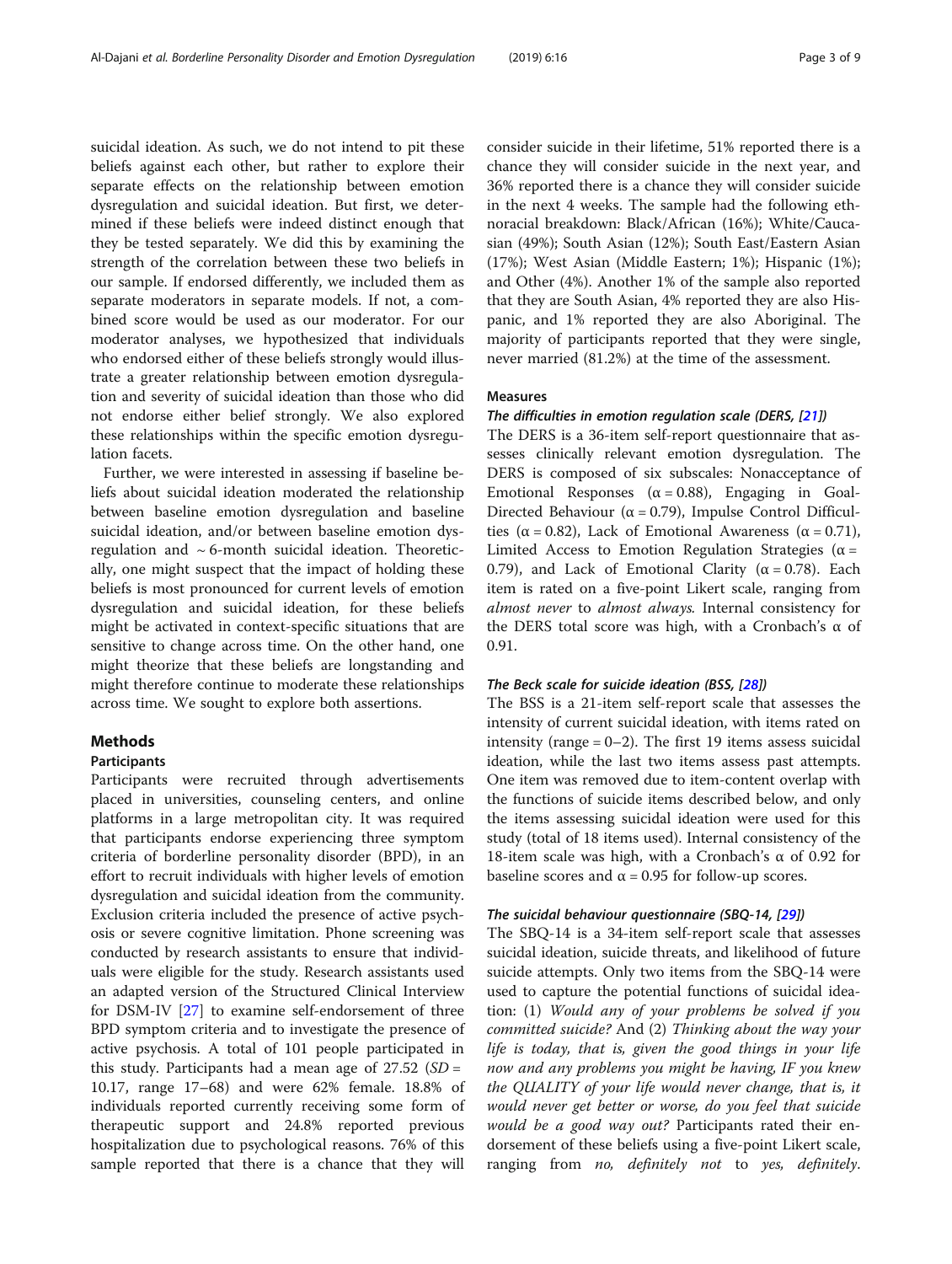Intraclass correlation coefficients for the escape item  $(ICC = .642)$  and the problem solving item  $(ICC = .645)$ between time 1 and time 2 were moderate in size [\[30](#page-8-0)].

# Procedures

Participants were invited to take part in a longitudinal study with three assessments, each 6-months apart. For each assessment, participants completed the same series of questionnaires and interviews for 1.5–2 h. Participants were compensated \$50 for the first two assessments and \$60 for the final assessment. Only data from the first and second assessments were used for this study. Ninety-one percent of participants completed the second assessment on average  $7.94$  months  $(SD = 2.64$  months) following their first assessment. There were no significant differences between participants who dropped out/ withdrew and those who completed the second assessment on all study variables (all  $ps > .106$ ).

# Results

SPSS version 24 software was used for all analyses [[31\]](#page-8-0). Means, standard deviations, and intercorrelations for all study variables are included in Table 1. Two subscales of the DERS did not significantly relate to suicidal ideation at baseline or follow-up (Engaging in Goal Directed Behaviour and Lack of Emotional Awareness), therefore moderation effects for these scales were not examined. Assumptions of normality for all study variables were met. Based on the correlation between belief in suicide as an escape and belief in suicide as a solution to a problem  $(r = 0.62)$ , we did not combine these items and tested moderating effect in separate models.

## Main analyses

#### Cross-sectional findings

Baseline age was significantly related to both emotion dysregulation ( $r = -.36$ ,  $p < .01$ ) and baseline suicidal ideation scores ( $r = -.28$ ,  $p < .01$ ) and gender was significantly related to emotion dysregulation ( $r = .39$ ,  $p < .01$ ), as such both age and gender were included as covariates in all analyses. We used PROCESS [[32\]](#page-8-0), an add-on macro in SPSS, and 5000 bootstrapped resamples to examine the moderation effect. A hierarchical linear regression was conducted that included emotion dysregulation scores and the function of suicide items as predictors (in two separate models), and suicidal ideation as the outcome variable. To correct for multiple comparisons, all effects were considered significant at the  $p < .01$  level. For our initial model, we examined if the total emotion dysregulation score and the function of suicide as an escape predicted suicidal ideation severity. These predictors accounted for a significant amount of the variance in suicidal ideation scores ( $R^2 = 0.40$ , F  $(5, 71) = 9.51$ ,  $p < .000$ ). To test the moderation effect, we calculated an interaction term between emotion dysregulation and the escape item after centering both vari-ables [[33](#page-8-0)]. The interaction term approached significance  $(\Delta R^2 = 0.05, F (1, 71) = 6.42, p = .013)$ . Johnson-Neyman significance regions were examined and an interaction plot was created (Fig. [1\)](#page-4-0), illustrating that as the belief in suicide as an escape increased, so did the positive relationship between emotion dysregulation and suicidal ideation. When belief in suicide as an escape was low, the relationship between emotion dysregulation and suicidal ideation was non-significant ( $ps > .05$ ).

We examined the predictive power of the total emotion dysregulation score and belief in suicide as a solution to a problem in predicting suicidal ideation severity.

**Table 1** Means, Standard Deviations, and Intercorrelations of Study Variables

| <b>Example I</b> initiality bearing and betractorist and interfect to networks or beauxy variables |                |                   |          |          |                |          |                   |                   |                   |          |                 |
|----------------------------------------------------------------------------------------------------|----------------|-------------------|----------|----------|----------------|----------|-------------------|-------------------|-------------------|----------|-----------------|
| Measure                                                                                            | M(SD)          |                   | 2        | 3        | $\overline{4}$ | 5        | 6                 | 7                 | 8                 | 9        | 10 <sup>°</sup> |
| 1. BSS Baseline                                                                                    | 7.77(7.92)     | $\qquad \qquad -$ |          |          |                |          |                   |                   |                   |          |                 |
| 2. DERS                                                                                            | 112.16 (22.00) | $.32***$          | -        |          |                |          |                   |                   |                   |          |                 |
| 3. DERS1                                                                                           | 18.83 (6.29)   | $.28***$          | $.75***$ |          |                |          |                   |                   |                   |          |                 |
| 4. DESR2                                                                                           | 17.68 (4.59)   | .17               | $.73***$ | $.41***$ |                |          |                   |                   |                   |          |                 |
| 5. DERS3                                                                                           | 18.24 (5.40)   | $.29***$          | $.84***$ | $.59***$ | $.70**$        |          |                   |                   |                   |          |                 |
| 6. DERS4                                                                                           | 16.12(4.77)    | .18               | $.25*$   | $-.02$   | $-.10$         | $-.08$   | $\qquad \qquad -$ |                   |                   |          |                 |
| 7. DERS5                                                                                           | 26.37 (6.44)   | $.25***$          | $.85***$ | $.69***$ | $.63***$       | $.70***$ | $-.08$            | $\qquad \qquad -$ |                   |          |                 |
| 8. DERS6                                                                                           | 14.56 (4.03)   | $.24*$            | $.61***$ | $.23*$   | $.32***$       | $.35***$ | $.46***$          | $.34***$          | $\qquad \qquad -$ |          |                 |
| 9. Escape                                                                                          | 1.54(1.32)     | $.55***$          | $.31***$ | .16      | .10            | $.26*$   | $.22*$            | $.23*$            | $.27*$            | -        |                 |
| 10. Problem Solve                                                                                  | 1.72(1.43)     | $.68***$          | $.31***$ | $.33***$ | .13            | $.27***$ | .11               | .20               | $.26*$            | $.62***$ |                 |
| 11. BSS Follow-up                                                                                  | 6.12(8.32)     | $.70***$          | $.28*$   | $.27*$   | .20            | $.24*$   | .01               | $.24*$            | $.21*$            | $.46***$ | $.69***$        |

Note.  $*p$  < .05,  $**p$  < .01. Numbered measures indicate subscales. BSS Beck Scale for Suicide Ideation, DERS Difficulties in Emotion Regulation, DERS1 Nonacceptance of Emotional Responses, DERS2 Engaging in Goal-Directed Behaviour, DERS3 Impulse Control Difficulties, DERS4 Lack of Emotional Awareness, DERS5 Limited Access to Emotion Regulation Strategies, DERS6 Lack of Emotional Clarity, Escape = Suicidal Behaviour Questionnaire, "Way out" Item. Problem Solve = Suicidal Behaviour Questionnaire, "Problem Solve" Item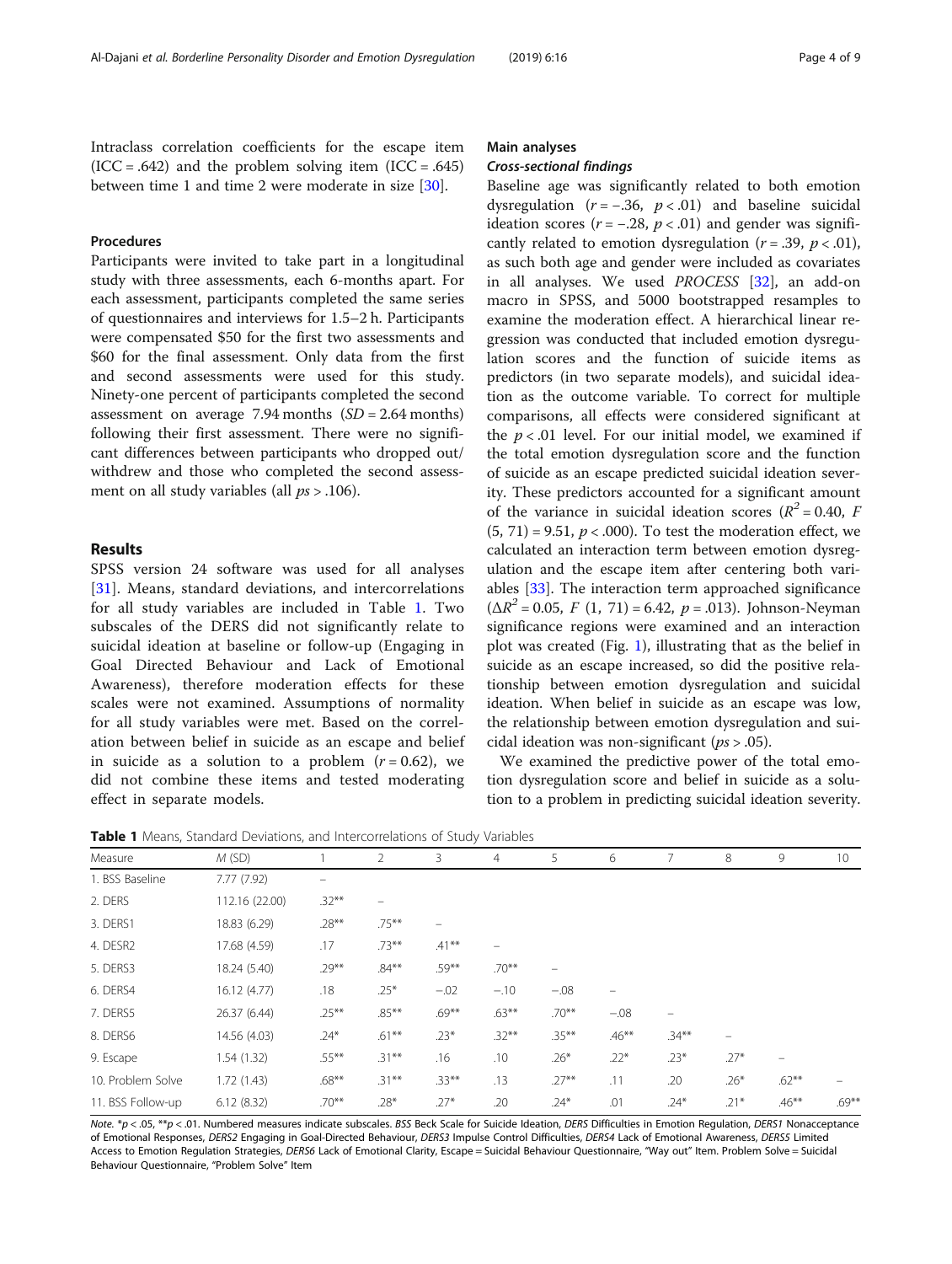<span id="page-4-0"></span>

Emotion dysregulation and belief in suicide as a solution to a problem predicted a significant amount of variance in suicidal ideation severity ( $R^2 = 0.50$ ,  $F (5, 73) = 14.80$ ,  $p < .000$ ), however our moderator variable did not significantly add to the model  $(\Delta R^2 = 0.01, F (1, 73) = 0.76,$  $b = 0.07$ , SE = 0.08, t = 0.87, p = .385, 95% CI [− 0.090, 0.231]).

#### Longitudinal findings

Baseline age, gender, and suicidal ideation were included as covariates. Hierarchical linear regression models were conducted that included emotion dysregulation scores and the function of suicide items as predictors (in two separate models), and suicidal ideation at follow-up as the outcome variable. Baseline emotion dysregulation and belief in suicide as an escape predicted follow-up suicidal ideation ( $R^2$  = 0.59, F (6, 62) = 14.95, p < .000), although this belief did not moderate the relationship between baseline emotion dysregulation and longitudinal suicidal ideation ( $\Delta R^2 = 0.03$ , F (1, 62) = 4.29, p = .043; see Table 2).

We then investigated if baseline belief that suicide is a solution to a problem moderated the relationship between baseline emotion dysregulation and suicidal ideation at follow-up. While the overall model was significant ( $R^2$  = 0.65,  $F$  (6, 63) = 19.70,  $p < .000$ ), this belief did not moderate the emotion dysregulation-suicidal ideation longitudinal relationship ( $\Delta R^2 = 0.02$ , F (1, 63) = 3.71, b = 0.13,  $SE = 0.07$ ,  $t = 1.93$ ,  $p = .059$ , 95% CI  $[-0.005, 0.026]$ .

## Exploratory analyses

We additionally explored the role of these beliefs in moderating the relationships between subscales of emotion dysregulation and suicidal ideation cross-sectionally and longitudinally. We included the same covariates as above for these analyses and considered findings

| <b>Table 2</b> Moderation Effects for the Belief in Suicide as an |  |
|-------------------------------------------------------------------|--|
| Escape for Baseline and 6-Month Suicidal Ideation                 |  |

| Moderation effect        | h    | SF   | t    | р     | 95% CI          |
|--------------------------|------|------|------|-------|-----------------|
| Cross-Sectional Findings |      |      |      |       |                 |
| DERS x Escape            | 0.26 | 0.10 | 2.54 | 0.013 | 0.056, 0.466    |
| DERS1 x Escape           | 0.28 | 0.10 | 2.71 | 0.008 | 0.073, 0.477    |
| DERS3 x Escape           | 0.20 | 0.09 | 2.22 | 0.029 | 0.021, 0.379    |
| DERS5 x Escape           | 0.21 | 0.10 | 1.99 | 0.050 | 0.000, 0.410    |
| DERS6 x Escape           | 0.15 | 0.10 | 1.53 | 0.131 | $-0.045, 0.342$ |
| Longitudinal Findings    |      |      |      |       |                 |
| DERS x Escape            | 0.18 | 0.09 | 2.07 | 0.043 | 0.006, 0.346    |
| DERS1 x Escape           | 0.19 | 0.10 | 1.09 | 0.280 | $-0.090, 0.307$ |
| DERS3 x Escape           | 0.05 | 0.08 | 0.59 | 0.557 | $-0.113, 0.209$ |
| DERS5 x Escape           | 0.11 | 0.10 | 1.09 | 0.279 | $-0.087, 0.297$ |
| DERS6 x Escape           | 0.22 | 0.09 | 2.56 | 0.013 | 0.049, 0.396    |

Note. Numbered measures indicate subscales. DERS Difficulties in Emotion Regulation Scale, DERS1 Nonacceptance of Emotional Responses, DERS3 Impulse Control Difficulties, DERS5 Limited Access to Emotion Regulation Strategies, DERS6 Lack of Emotional Clarity. Escape = Suicidal Behaviour Questionnaire, "Way out" Item. All longitudinal analyses included baseline suicidal ideation as a covariate

significant at the  $p < .01$  level. For our cross-sectional findings, belief in suicide as an escape significantly moderated the relationship between Nonacceptance of Emotional Responses subscale ( $\Delta R^2$  = 0.06, F (1, 78) = 7.33,  $p = .008$ ) and baseline suicidal ideation, while it did not moderate any other relationships  $(p > .029)$ . Johnson-Neyman significance regions were examined for these subscales and interaction plots were created (Fig. [2\)](#page-5-0), illustrating the same pattern that was observed for the total emotion dysregulation scale (see also Table 2). Belief in suicide as a solution to a problem did not moderate any of the relationships between emotion dysregulation subscales and suicidal ideation crosssectionally (all  $ps > .210$ ).

We then investigated if belief in suicide as an escape moderated the relationship baseline emotion dysregulation subscales and follow-up suicidal ideation. For these models, we included baseline suicidal ideation as a covariate. A trend was found for belief in suicide as an escape moderating the relationship between Lack of Emotional Clarity and suicidal ideation ( $\Delta R^2$  = 0.04,  $F(1,$ 73) = 6.56,  $p = .013$ ; see Table [2](#page-5-0) and Fig. 2). Because of previous controversy surrounding the inclusion of a covariate that is correlated with the independent variable in a model [\[34](#page-8-0), [35](#page-8-0)], we also examined the relationship between Lack of Emotional Clarity and suicidal ideation  $\sim$  6-months without the inclusion of baseline suicidal thoughts, finding that the model was significant and had more predictive power ( $\Delta R^2$  = 0.10, F (1, 75) = 11.00, b = 0.33,  $SE = 0.10$ ,  $t = 3.32$ ,  $p = .001$ ,  $95\%$  CI [0.133, 0.534]). Belief in suicide as a solution to a problem did not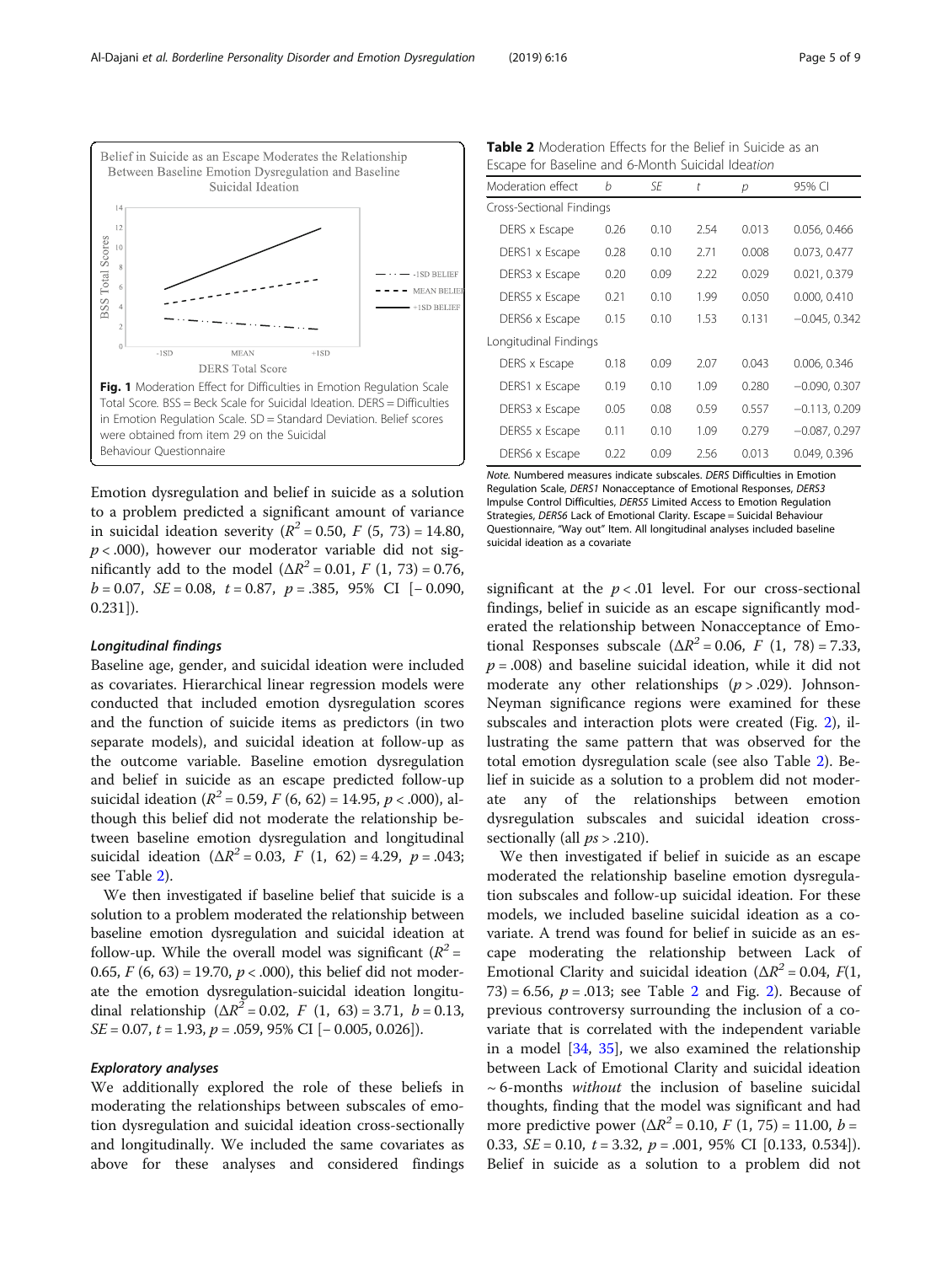<span id="page-5-0"></span>

moderate the relationship between any emotion dysregulation subscales and suicidal ideation at follow-up (all  $ps > .021$ ).

# Discussion

In this study, we explored if beliefs in the functions of suicide moderated the relationship between emotion dysregulation and suicidal ideation in a community sample. Two beliefs were examined: (1) suicide as an escape from emotional pain and (2) suicide as a solution to one's problem. We also examined this moderation crosssectionally and longitudinally. For our cross-sectional findings, we found a trend towards belief in suicide as an escape moderating the relationship between global emotion dysregulation and severity of suicidal ideation, while this was not true for belief in suicide as a solution to a problem. For our longitudinal findings, we did not find that either belief moderated the relationship between global emotion dysregulation and longitudinal suicidal ideation.

We also explored how these two beliefs moderated the relationship between facets of emotion dysregulation and suicidal ideation both cross-sectionally and longitudinally. While belief in suicide as a solution to a problem did not moderate any of these relationships, we found that belief in suicide as an escape moderated the relationship between Nonacceptance of Emotional Responses and cross-sectional suicidal ideation and between Lack of Emotional Clarity and longitudinal suicidal ideation (a relationship that approached significance when baseline suicidal ideation was included as a covariate and a relationship that was significant when baseline suicidal ideation was not adjusted for). Our findings suggest that belief in suicide as an escape or a solution to a problem have distinct mechanisms in how they relate to suicidal ideation. This is exemplified by the fact that suicide as a solution to a problem was significantly related to severity of suicidal ideation both

cross-sectionally and longitudinally, even though it did not moderate the relationship between emotion dysregulation and suicidal ideation like belief in suicide as an escape did.

# Moderation effects

Recent investigations have found a relationship between general experiential avoidance and suicidal ideation [[12](#page-8-0), [13\]](#page-8-0), yet no studies have examined how holding the specific belief that suicide is an escape from emotional pain might moderate the relationship between a known risk factor for suicidal ideation (i.e., emotion dysregulation) and the severity of suicidal ideation. While we found that holding the belief that suicide is an escape moderated the relationship between emotion dysregulation and suicidal ideation in the expected direction, what is more interesting is how the emotion dysregulation-suicidal ideation relationship was altered for individuals who did not highly endorse this belief. For these participants, high emotion dysregulation was not related to higher levels of suicidal ideation. This illustrates the importance of addressing underlying beliefs about the function of suicide in treatment in conjunction with addressing emotion dysregulation, and especially takes into consideration the importance of experiential avoidance in maintaining suicidal ideation. While interventions might focus more exclusively on providing emotion regulation strategies to reduce the intensity and frequency of emotion dysregulation, it could prove beneficial to also use cognitive restructuring to address beliefs related to experiential avoidance and nonacceptance of emotional distress. For instance, a client who believes "I can't handle this" or "it is too much, I need to get out" might benefit from cognitive tools that illustrate previous incidents of being able to manage distress effectively without escape. This client might also benefit from mindfulness strategies that include sitting with distress and tolerating and accepting emotions without following through with urges for avoidance/escape. In this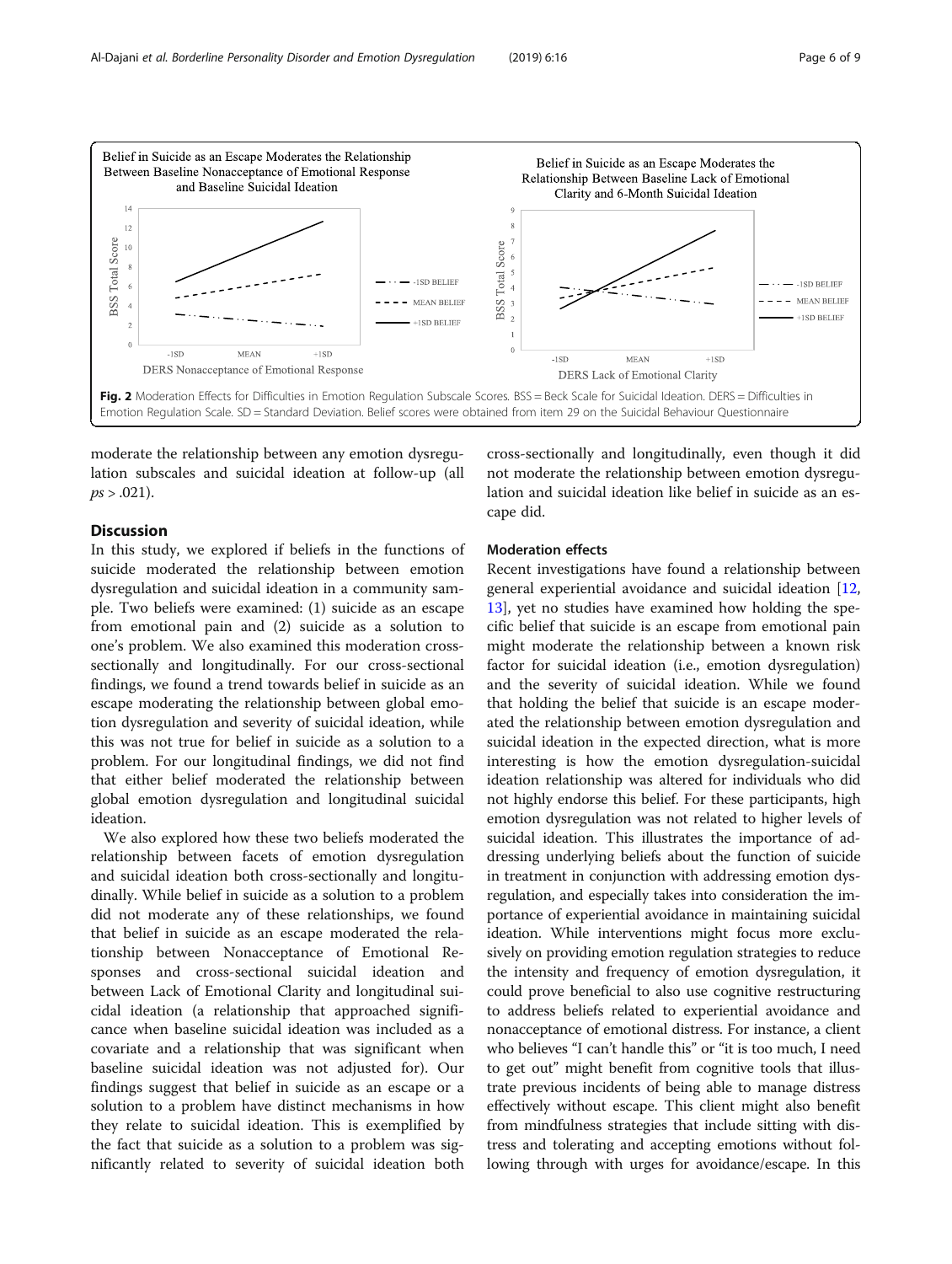manner, when the client faces moments of emotion dysregulation in the future, they might be less likely to consider suicide as a way to escape momentary distress. Rather, such clients might more easily recall moments of being able to cope with distress (i.e., cognitive restructuring) and might use newly acquired mindfulness skills to sit with distress without avoidance or escape.

We did not find that belief in suicide as an escape moderated the relationship between baseline global emotion dysregulation and suicidal ideation at follow-up. While this may seem to suggest that the moderating effect of this belief is only relevant cross-sectionally, it is also possible that our analyses lacked sufficient power to detect an effect. When not taking multiple comparisons into account, belief in suicide as an escape was found to significantly moderate the relationship between baseline emotion dysregulation and follow-up suicidal ideation. Further, belief in suicide as an escape moderated the relationship between a facet of emotion dysregulation, Lack of Emotional Clarity, and  $\sim$  6-month suicidal ideation. This suggests that this belief might be rigid and long-standing, as it may continue to play an important role in the strength of the relationship between emotion dysregulation and suicidal ideation longitudinally. If true, then belief in suicide as an escape might be a maintaining factor for considering suicide in instances of emotional pain. We recommend that future research explore the moderating role of this belief in the relationship between emotion-dysregulation and follow-up suicidal ideation further and examine if these findings can be replicated.

We also found, in exploratory analyses, that belief in suicide as an escape moderated the relationship between facets of emotion dysregulation and suicidal ideation both cross-sectionally and longitudinally, while belief in suicide as a problem-solving strategy did not. More specifically, belief in suicide as an escape moderated the relationship between Nonacceptance of Emotional Responses and baseline suicidal ideation and Lack of Emotional Clarity and follow-up suicidal ideation. Differences found between moderation effects for cross-sectional and longitudinal associations might be due to limited power in our longitudinal associations. It could also be that current nonacceptance of emotional pain results in an immediate spike in emotional suffering, which leads individuals who believe suicide is a way out to experience greater current severity of suicidal ideation. On the other hand, a general lack of clarity in emotional responses might lead to greater emotional suffering over time and therefore predict suicidal ideation severity  $\sim$  6 months later for individuals who strongly endorse the belief that suicide is an escape at baseline. It is interesting to note that the effect sizes based on standardized coefficients for facets of emotion dysregulation were generally higher than those for total emotion dysregulation scores, although it is unclear if this

represents a statistically significant difference. This might point to the importance of exploring the influence of beliefs on emotion dysregulation primarily at the facet level. Future research should endeavor to examine these beliefs and their impact on facets of emotion dysregulation while also considering differing time-scales, including longitudinal assessment and day-to-day examination of these constructs using experience sampling approaches.

While we did not find that the belief that suicide is a solution to a problem moderates the relationship between emotion dysregulation (both global scores and facets of emotion dysregulation) and suicidal ideation severity, this belief was associated with the severity of suicidal ideation both at baseline and at follow-up. This would suggest that each belief might be relevant in distinct contexts. The belief that suicide is a solution to one's problem might be related to long-term risk factors instead of an inability to regulate emotional pain, such as chronic life stress and chronic pain. This would suggest that intervention strategies for addressing the belief that suicide as a solution to a problem might focus less on emotion regulation skills and more on behavioural principles of problem-solving (e.g., brainstorming, pros/ cons), in conjunction with cognitively restructuring beliefs surrounding one's own problem-solving abilities (e.g., "I am a terrible problem-solver"). It should be noted that the belief that suicide is a solution to a problem approached significance for the Lack of Emotional Clarity facet of emotion dysregulation in our longitudinal analyses. It is recommended that future research continue to examine the potential impact of holding the belief that suicide is a solution to a problem on the severity of suicidal ideation and its relationship with facets of emotion dysregulation.

# Limitations and future directions

There are some important limitations to consider. Our assessment of the beliefs about suicide were examined using single-item responses instead of full scales. The use of single-item measures is considered problematic by some researchers (e.g., [[36](#page-8-0)]). It should be noted, however, that previous investigations have illustrated that single-item measures are adequate for simple and homogenous constructs, while they are problematic for more complex and heterogeneous ones [\[37\]](#page-8-0). Others have found no significant differences in validity or reliability between single and multiple-item measures examining similar phenomena [[38,](#page-8-0) [39](#page-8-0)]. Further, our intraclass correlation values fall in the moderate range for items that have been recorded at minimum 6-months apart, suggesting that the items are reliable. We were unable to use multiple-item measures because such measures do not yet exist for these constructs. We recommend that future research use multiple-item measures.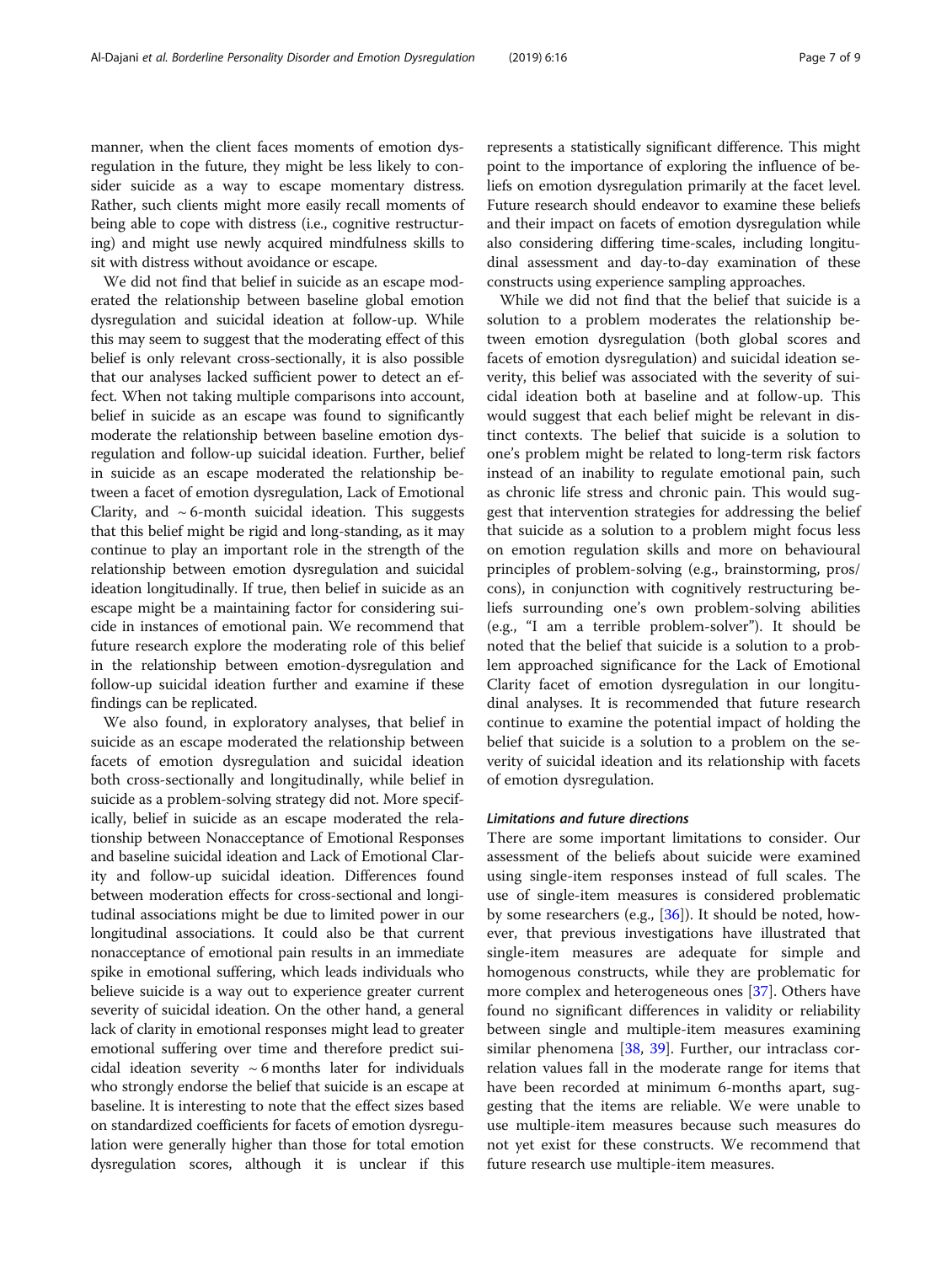<span id="page-7-0"></span>The sample in this study was recruited from the community instead of using a clinical population. Although some might consider this a limitation, it is clear that our sample exhibited scores similar to clinical samples for our emotion dysregulation and suicidal ideation scales. The mean emotion dysregulation score in this sample was  $112.16$  (*SD* = 22.00) which is comparable to a recent study showing a mean score of  $109.73$  (*SD* = 24.95) in an outpatient sample seeking dialectical behaviour therapy [[40\]](#page-8-0). The mean baseline suicidal ideation score in this sample was  $7.77$  (SD = 7.92) which is also comparable to a mean of  $8.42$  (*SD* = 10.26) in a mixed inpatient/outpatient sample [[28\]](#page-8-0), although our mean follow-up suicidal ideation score was lower  $(M = 6.12, SD = 8.32)$ . Based on our mean sample scores, it is clear that our participants exhibited similar levels of psychopathology as seen by their clinical counterparts.

When considering multiple comparisons, only some of our effects remained significant including the crosssectional moderation for the relationship between Nonacceptance of Emotional Response and suicidal ideation and the longitudinal relationship between baseline Lack of Emotional Clarity and follow-up suicidal ideation (only if baseline suicidal ideation was not included as a covariate in the model). We therefore suggest that findings pertaining to total emotion dysregulation scores be seen as tentative and in need of future verification.

# Conclusions

In this study, we examined two beliefs about the function of suicidal ideation that are related and yet were found to have distinct effects on the relationship between emotion dysregulation and suicidal ideation. More specifically, believing that suicide is an escape from pain altered the strength of the emotion dysregulation-suicidal ideation relationship while believing suicide is a solution to a problem did not. It is important to note that this does not suggest that only some cognitive factors are important in predicting suicidal ideation, yet it illustrates the complexity of each belief and its differing impact on vulnerability factors found to predict suicidal ideation. Findings from this study also illustrate the importance of not only addressing suicidal ideation vulnerability factors, such as emotion dysregulation, but also examining and changing underlying beliefs about the function of suicidal ideation, especially in considering their impact on longitudinal suicidal thoughts. After an assessment of underlying beliefs about suicide, clinicians can choose alternative strategies to address these beliefs more readily. This study is the first to explore the moderating role of beliefs about suicide in the relationship between emotion dysregulation and suicidal ideation severity, illustrating the importance of considering cognitive factors when assessing suicidal ideation. Replication is important to further substantiate these findings.

#### Acknowledgments

We would like to thank everyone at the PPP lab who helped with recruitment of participants, working with participants, and cleaning the data prior to analyses. This includes: Nikoo Norouzian, Ekaterina Kapoustina, Tahira Gulamani, Gregory Williams, Abby Lau, and Saranega Jaana Ranchithan. We would also like to thank Tara Gralnick for her willingness to discuss the results and assist in the interpretation of the findings.

#### Authors' contributions

NA worked with a portion of the participants and wrote and analyzed the data for this manuscript. AU worked with a portion of the participants, collected this data for a larger study, and provided supervision and edits for this manuscript. KH worked with a portion of the participants, provided edits, and wrote the abstract and reference list for this manuscript. All authors read and approved the final manuscript

#### Funding

This study was funded by an internal research grant from the University of Toronto Scarborough, obtained by AU.

#### Availability of data and materials

The dataset used and/or analyzed during the current study are available from the corresponding author on reasonable request.

#### Ethics approval and consent to participate

The University of Toronto Research Ethics Board approved this study. Informed consent was obtained from all participants in this study prior to participation.

#### Consent for publication

Not applicable.

#### Competing interests

The authors declare that they have no competing interests.

#### Received: 21 June 2019 Accepted: 4 October 2019 Published online: 05 November 2019

#### References

- 1. Beck AT, Kovacs M, Weissman A. Assessment of suicidal intention: the scale for suicide ideation. J Consult Clin Psychol. 1979;47(2):343–52.
- 2. O'Carroll PW, Berman AL, Maris RW, Moscicki EK, Tanney BL, Silverman MM. Beyond the tower of babel: a nomenclature for suicidology. Suicide Life Threat Behav. 1996;26(3):237–52.
- 3. Nock MK, Borges G, Bromet EJ, Alonso J, Angermeyer M, Beautrais A, et al. Cross-national prevalence and risk factors for suicidal ideation, plans and attempts. Br J Psychiatry. 2008;192(2):98–105.
- 4. Borges G, Angst J, Nock MK, Ruscio AM, Kessler RC. Risk factors for the incidence and persistence of suicide-related outcomes: a 10-year follow-up study using the National Comorbidity Surveys. J Affect Disord. 2008;105(1– 3):25–33.
- 5. Enns MW, Cox BJ, Afifi TO, De Graaf R, Ten Have M, Sareen J. Childhood adversities and risk for suicidal ideation and attempts: a longitudinal population-based study. Psychol Med. 2006;36(12):1769–78.
- 6. Cheatle MD, Wasser T, Foster C, Olugbodi A, Bryan J. Prevalence of suicidal ideation in patients with chronic non-cancer pain referred to a behaviorally based pain program. Pain Physician. 2014;17(3):E359–67.
- 7. Miranda R, Tsypes A, Gallagher M, Rajappa K. Rumination and hopelessness as mediators of the relation between perceived emotion dysregulation and suicidal ideation. Cognit Ther Res. 2013;37(4):786–95.
- 8. Ang RP, Huan VS. Relationship between academic stress and suicidal ideation: testing for depression as a mediator using multiple regression. Child Psychiatry Hum Dev. 2006;37(2):133–43.
- 9. Jakupcak M, Cook J, Imel Z, Fontana A, Rosenheck R, McFall M. Posttraumatic stress disorder as a risk factor for suicidal ideation in Iraq and Afghanistan war veterans. J Trauma Stress. 2009;22(4):303–6.
- 10. Baumeister RF. Suicide as escape from self. Psychol Rev. 1990;97(1):90–113.
- 11. Shneidman ES. Commentary: suicide as psychache. J Nerv Ment Dis. 1993; 181(3):145–7.